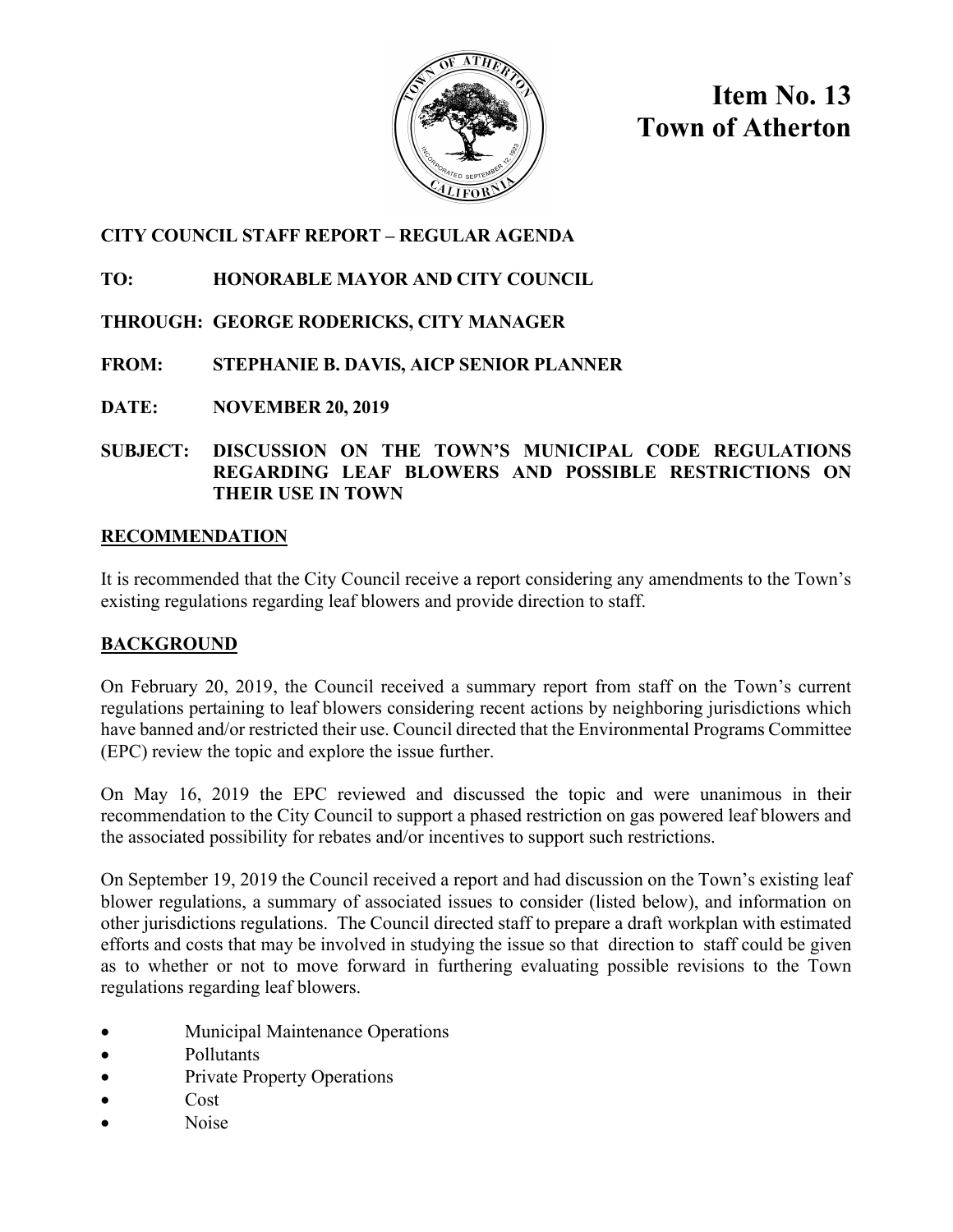Leaf Blowers - Discussion November 20, 2019 Page 2

**Enforcement** 

### **ANALYSIS**

The Town of Atherton currently regulates allowable hours of operation for leaf blowers, with no restriction on the type of leaf blower (i.e. gas, electric, or otherwise powered), in accordance with Chapter 8.16.050 (B):

*"B. Power Garden Equipment.*

*1. Power garden equipment including but not limited to, leaf-blowers, vacuums, power mowers, rototillers, and other similar equipment are exempt from the basic noise regulation between the hours of eight a.m. and six p.m. Monday through Friday, ten a.m. and five p.m. on Saturday and* ten a.m. and three p.m. on Sunday."

In considering any direction to staff to move forward in further evaluating potential amendments to Town regulations regarding leaf blowers, staff has prepared Table 1 "*Proposed Potential Draft Work Plan – Leaf Blower Regulation Amendments".* The intent of Table 1 is to provide a series of potential efforts associated in the preparation, adoption, and implementation of an amended Ordinance and an associated estimate of costs.

**No draft Ordinance details, nor specific proposed amendments are presented at this time.** 

| <b>TABLE 1:</b><br><b>PROPOSED POTENIAL DRAFT WORK PLAN-</b><br><b>LEAF BLOWER REGULATION AMENDMENTS</b>                                                                                                                                   |                        |                 |  |
|--------------------------------------------------------------------------------------------------------------------------------------------------------------------------------------------------------------------------------------------|------------------------|-----------------|--|
| <b>Potential Action</b>                                                                                                                                                                                                                    | <b>Estimated Hours</b> | *Estimated Cost |  |
| Initial Staff Efforts:<br>Research of topic, best practices and preparation of<br>reviewing materials.                                                                                                                                     | 16 hours               | \$2,826         |  |
| <b>Early Environmental Programs Committee (EPC)</b><br>Consultation: Preparation, Coordination and<br>Attendance at EPC meetings. Assumes 2 EPC<br>meetings and/or 1 meeting and subsequent work<br>with an appointed ad-hoc subcommittee. | 18 hours               | \$3,168         |  |
| Early Parks and Recreation Committee (P&R)<br><b>Consultation: Preparation, Coordination and</b><br>Attendance at EPC meetings. Assumes 2 P&R<br>meetings and/or 1 meeting and subsequent work<br>with an appointed ad-hoc subcommittee.   | 18 hours               | \$2,862         |  |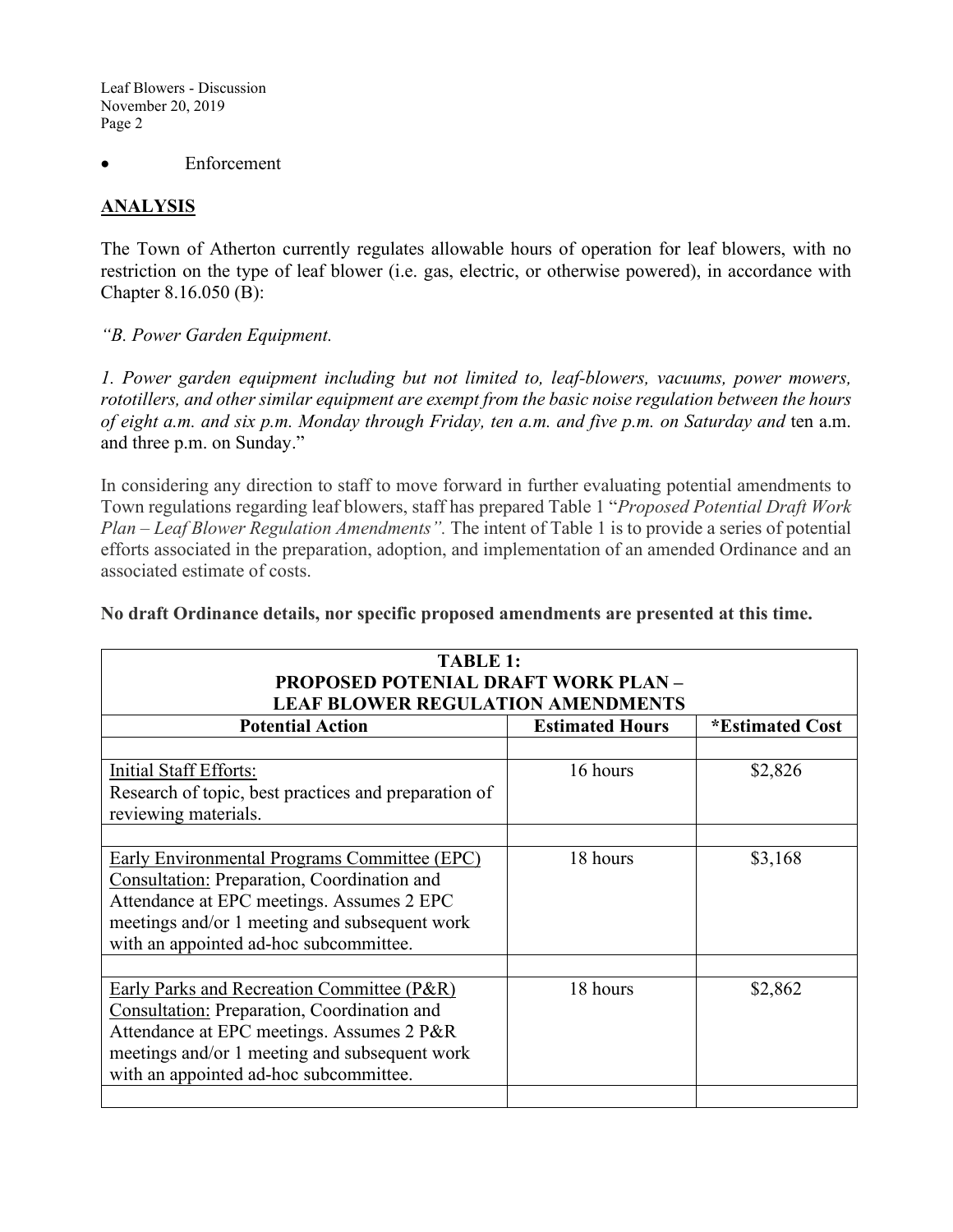| <b>Early Community Outreach:</b> Assumes 1 community<br>meeting and Town-wide outreach efforts, including<br>1 Town-wide mailer.                                                                                                                                                                                                                                                                                                                 | 20 hours                          | \$4,520              |
|--------------------------------------------------------------------------------------------------------------------------------------------------------------------------------------------------------------------------------------------------------------------------------------------------------------------------------------------------------------------------------------------------------------------------------------------------|-----------------------------------|----------------------|
| City Council: Preparation, Coordination and<br>Attendance at City Council meetings. Assumes 2<br>meetings and/or work with an appointed ad-hoc<br>subcommittee.                                                                                                                                                                                                                                                                                  | 28 hours                          | \$4,792              |
| Post Ordinance Adoption Community Outreach:<br>Assumes 2 EPC meetings and/or work with an<br>appointed ad-hoc subcommittee. Also assumes 1<br>community meeting, Town-wide outreach efforts<br>and no additional EPC consultation, and a Town-<br>side mailer.                                                                                                                                                                                   | 32 hours                          | \$5,632              |
| <b>Ordinance Implementation (Municipal Operations)</b><br>assumes a facility needs assessment to be<br>conducted to identify necessary upgrades to<br>implement final Ordinance revisions.<br>Assumes assessment would evaluate<br>additional future costs associated with:<br><b>Equipment Costs</b><br>Any electrical upgrades<br>$\overline{\phantom{a}}$<br>Any contract amendments with<br>current Town facility maintenance<br>staff (MCE) | Prepared by outside<br>consultant | $$10,000 - $15,000.$ |
|                                                                                                                                                                                                                                                                                                                                                                                                                                                  | <b>Estimated Total:</b>           | \$33,800 - \$38,800  |

*\*Estimated costs were derived from the hourly rates of various staff members per the Town's adopted Master Fee schedule and/or prior staff experience.* 

### **POLICY FOCUS**

The Town's adopted Climate Action Plan (CAP) includes a series of identified Greenhouse (GHG) reduction measures in order to reduce the Town's emission levels in accordance with state mandates. While restrictions and/or a ban on the use of gas-powered lawn blowers are not specifically identified in the CAP, leaf blowers are considered as part of the Town's transportation generating GHG emissions. Reducing air-borne pollutants generated by lawn blowers could be considered supportive of the CAPs overarching approach to sustainability. Any proposed amendments should also consider the implementation and financial impacts to both the Town and its community's (including the residents, the Circus Club and all private schools).